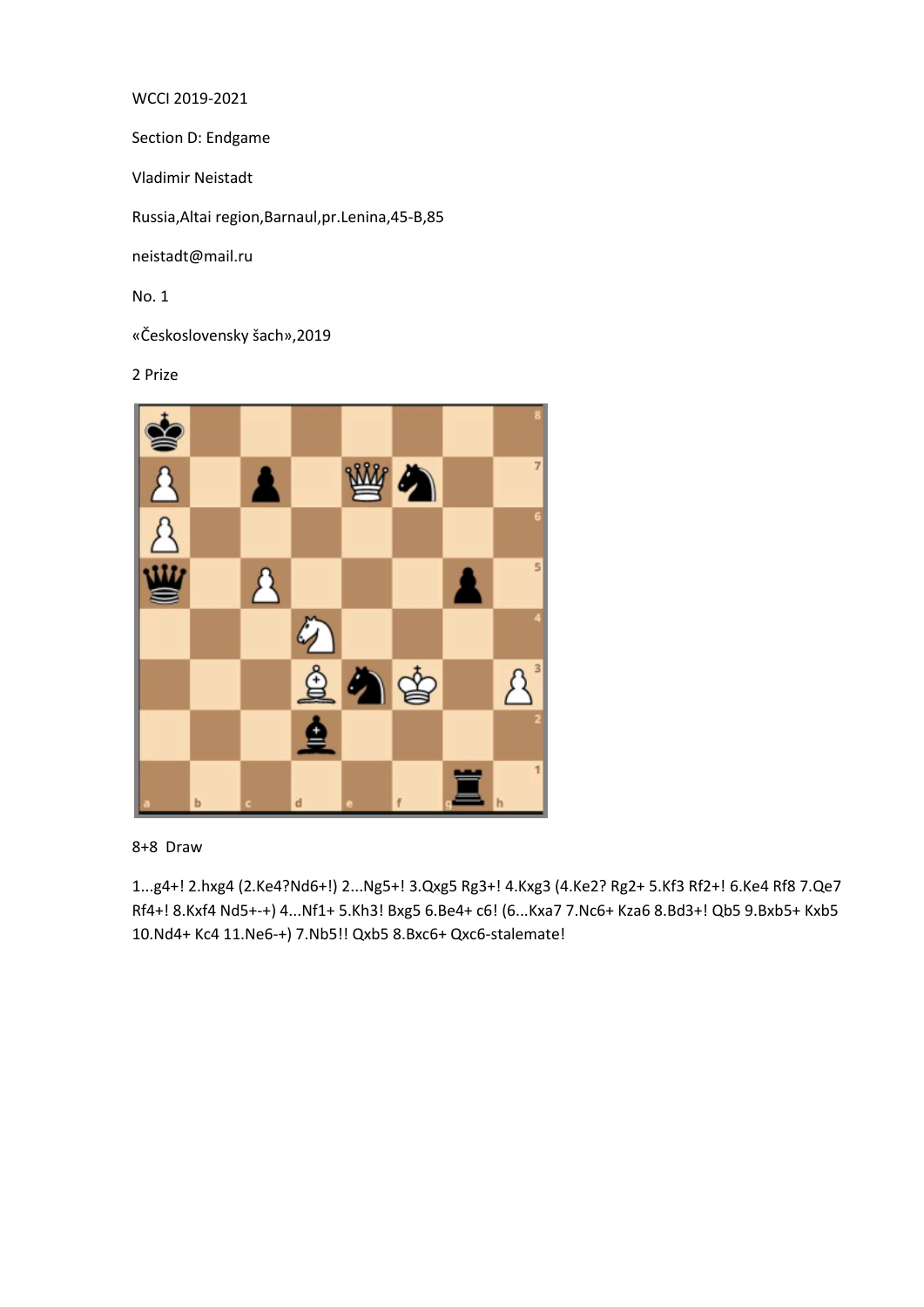No. 2

V.Neistadt

140 - V.N.Platov,2021

Honorable Mention



8+9 Draw

1.b5!

( 1.Qg3? Ne3+ 2.f3 Nxf5 3.Qg8+ Kc7 4.Qg2 Bxh6-+) 1… Qd5

2.Qxd6+! Qxd6

3.h7 Bc3! 4.Nxc3!

( 4.Bxc3? Qd1+ 5.Kxh2 Qh5+ 6.Kxg2 Qxh7–+)

4...Qd4 5.f6! ( 5.Na4? Qd1+ 6.Kxh2 Qh5+ 7.Kxg2 Qxh7-+ 5.fe6? Nf4 6.e7 Qe5-+)

5...Qxf6 6.Na4! e5 7.Nb6!! axb6 (7.f4? Nxf4 8.Nb6 Kc7!;7…Kc7 8.Nd5+; 7…Qh8 7. 8.Bxe5+!)

8.f4! Nxf4( 8...Nh4 9.Bxe5+ Qxe5 10.fxe5 Ng6 11.Kxh2 Kc7 12.Kg3 Kd7 13.Kg4= )

8...Qf8 9.Bxe5+ Ка7 10.h8Q Qxh8 11.Bxh8 Nxf4 12.Kxh2 Nd5 13.Be5 Ne3

14.Bc3 Nc4 15.Bb4 Kb8 16.Kg3 Kc7 17.Kf4 Nd6 18.Ke5 Nxb5 19.Kd5=

9.Bxe5+! Qxe5 10.h8Q+ Qxh8 stalemate.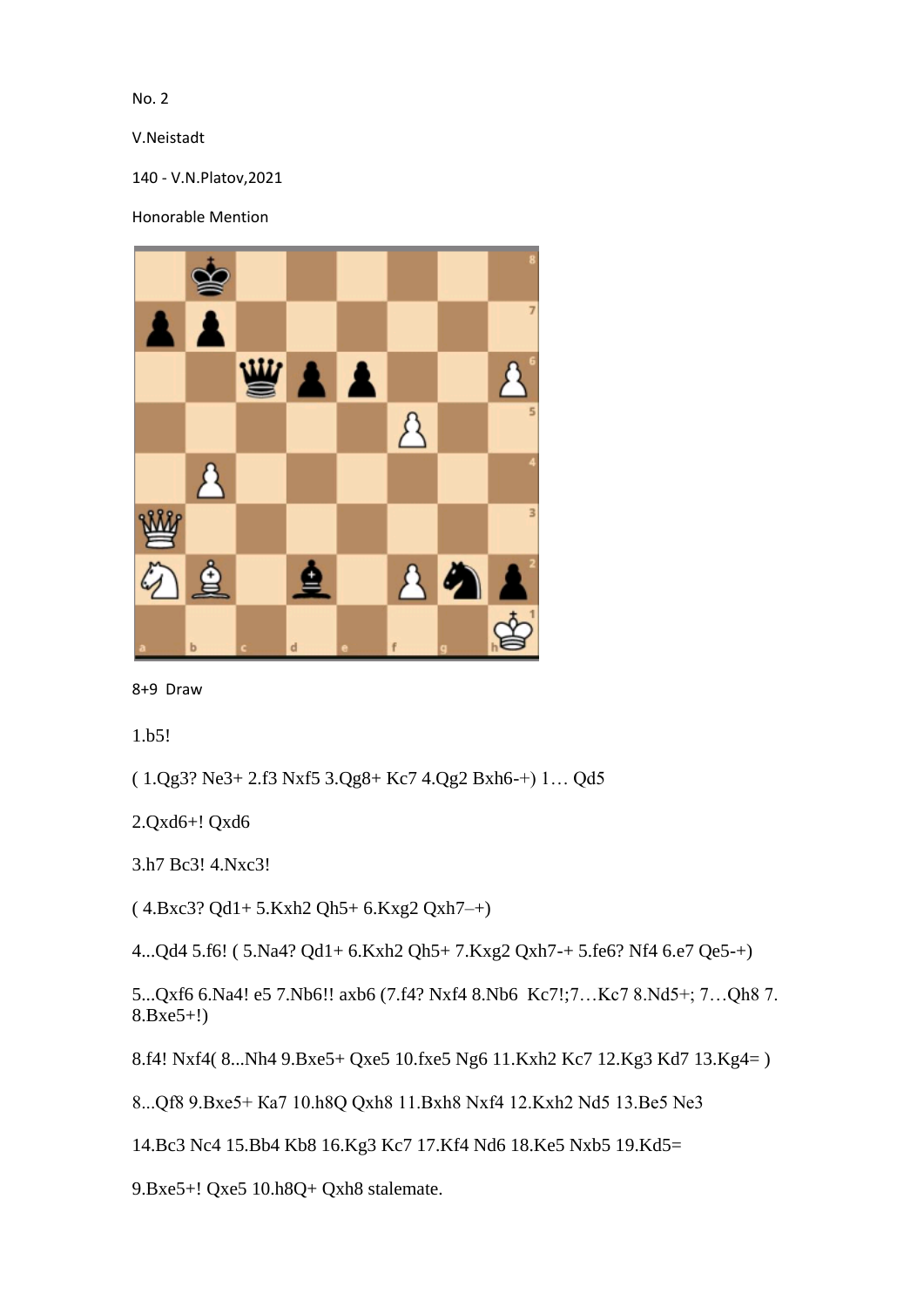## V.Neistadt

No. 3

UAPA 14 th-2020

Sp.prize



7+6 Draw

1.[Nb5+!](javascript:void(0);) [1. [Nc1?](javascript:void(0);) [Bxc1](javascript:void(0);) 2. [Nb5](javascript:void(0);)+ [ab5](javascript:void(0);) 3. [Ra7](javascript:void(0);)+ [Kb4!](javascript:void(0);) 4. [Kxc1](javascript:void(0);) Nc6-black wins] 1... [ab5](javascript:void(0);) 2. [Ra7](javascript:void(0);)+ [Ra4](javascript:void(0);) 3. [Rxa4](javascript:void(0);)+ [ba4](javascript:void(0);) 4. [Nc1!](javascript:void(0);) [4. [Nb4?](javascript:void(0);) [Kxb4](javascript:void(0);) 5. [Kb2](javascript:void(0);) a3-black wins] 4... [Bxc1](javascript:void(0);) 5. [d7](javascript:void(0);) [Nc6](javascript:void(0);) [5... [Nxd7](javascript:void(0);) 6. [c6=\]](javascript:void(0);) 6. [d8Q](javascript:void(0);) [Nxd8](javascript:void(0);) 7. [c6](javascript:void(0);) [Nxc6](javascript:void(0);) [7...  $Bf4$  8.  $Bxf4$  [Nc6](javascript:void(0);) 9.  $Bd6=$  similar to solution] 8.  $Bd6+Nb4$ 9. [Be5!](javascript:void(0);) Nd3 10.Bd6+ Nb4- 11.Be5-positional draw!(11…b2 12.Bxb2+! Bxb2-stalemate)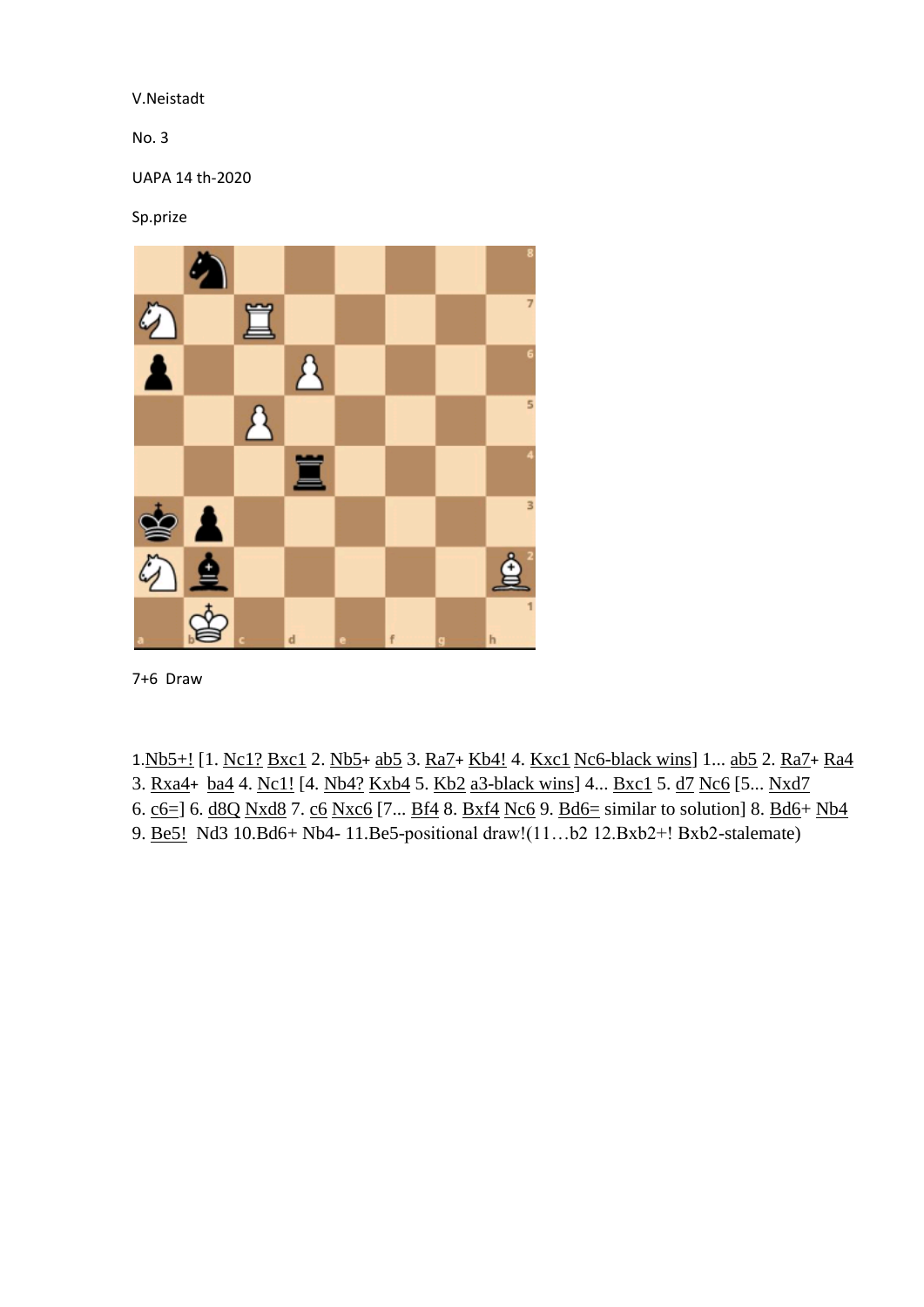No. 4 V.Neistadt MС-S.Zacharov-2021 Honorable Mention



10+6 Draw

1.b7+ Kb8 2.Rd8+! B:d8 3.Bd6+ Bc7 4.ba8Q+ Q:a8 (4…Kxa8 5.Bxc7=) 5.Rb5+ Kc8 6.Rb7 B:d6 7.cd6 Kd8 8.d7 Ke7 9.d8Q+! K:d8 10.h3 Kc8 (10…Qc8 11.Rb8! Qxb8-stalemate)11.Kg3 Kd8 12.Kh4 Kc8 13.Kg3-positional draw.